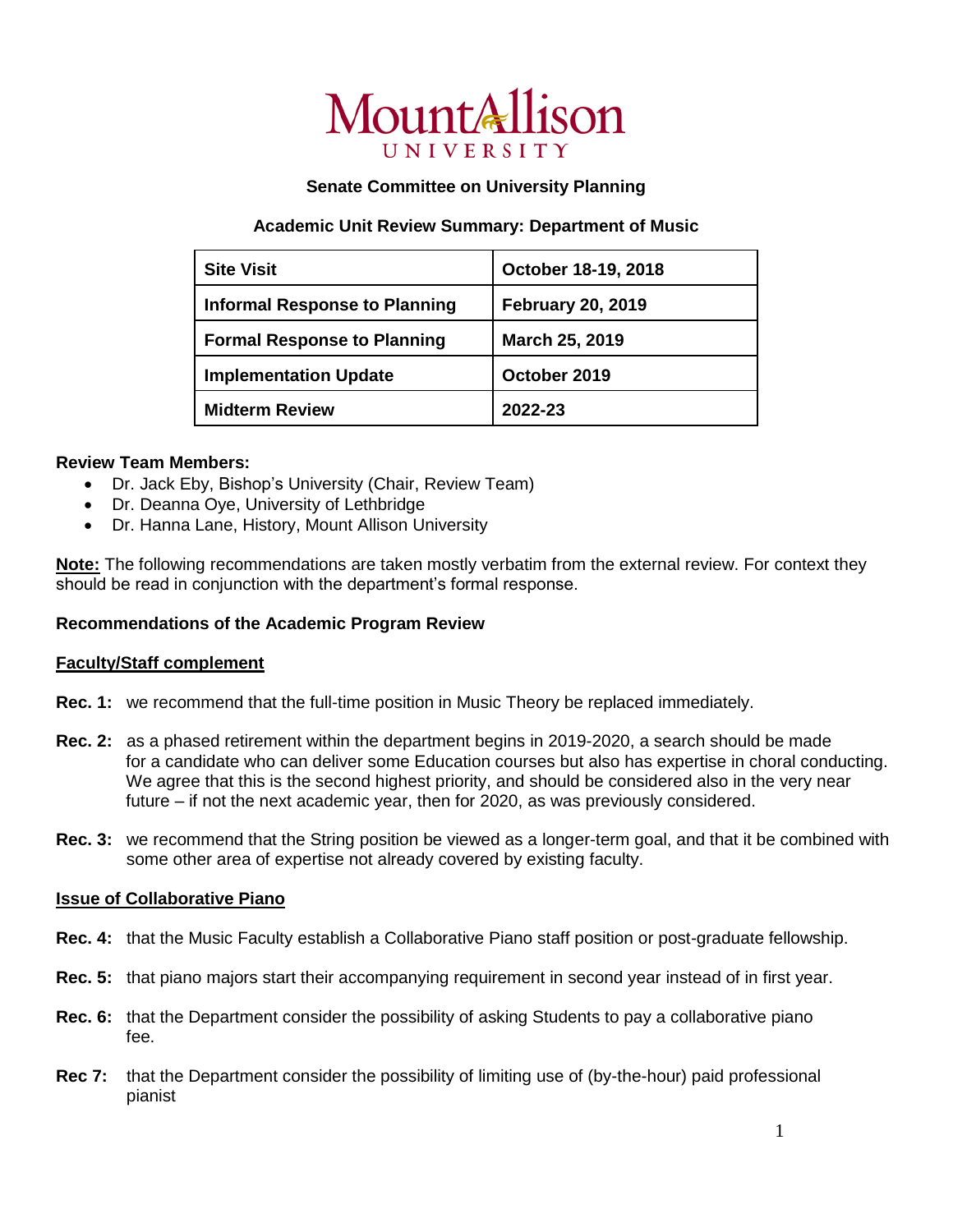# **Calendar Copy**

- **Rec. 8:** if the university allows Departments to prepare their own Academic Calendar copy, we recommend that the Department create a more user-friendly Music section. The Music Degree Map is very good for students already admitted.
- **Rec. 9:** that the University consider taking advantage of the online format to revisit its calendar template, for example to enable the use of short titles in the listings of courses for degree programmes, and not just numbers.

## **Currriculum**

- **Rec. 10:** that the Department of Music consider a "Concentration" in the categories of Theory/Composition, History/Literature, Education and Performance, for those students who do not want a general degree.
- **Rec. 11:** that it would be helpful, whenever possible, to have the same instructor follow through the two years of Musicianship courses, in the interest of consistency. Alternatively, a clear outline that would be used by every teacher of the course should be prepared.
- **Rec. 12:** that the Department explore the possibility of dividing the two Musicianship courses into separate elements, which would be one-semester long, instead of offering them as full-year courses.
- **Rec. 13:** that the Music Department consider the 4<sup>th</sup> year of Applied Music as optional for students not going on in a performance-related field.
- **Rec. 14:** that, where appropriate, students be allowed to substitute a second instrument for their principal instrument, in the fourth year.
- **Rec. 15:** that in collaboration with the University, the Music Department prepare a study and comparative chart of all extra fees paid by music students in the region, and that any change in fee structure take this information into account.
- **Rec. 16:** the fact that studios are obligatory should be included in the academic calendar.
- **Rec. 17:** that the possibility be explored of allocating one or more official time-table slots for studios, to make sure some appropriate times and spaces will be available.

## **Facilities**

**Rec. 18:** as part of the assessment process for the Band Room, the Music Department should consult the Canadian University Music Society Standing Committee for Institutional Members guidelines, for the entry on Musicians' Health.

## **Librarian**

**Rec. 19:** we strongly support the request that Music Librarian position be renewed, in combination with other assigned duties, so that the Music Library is able to maintain its vital status as a regional resource for students, faculty, scholars, community, and the wider musical public.